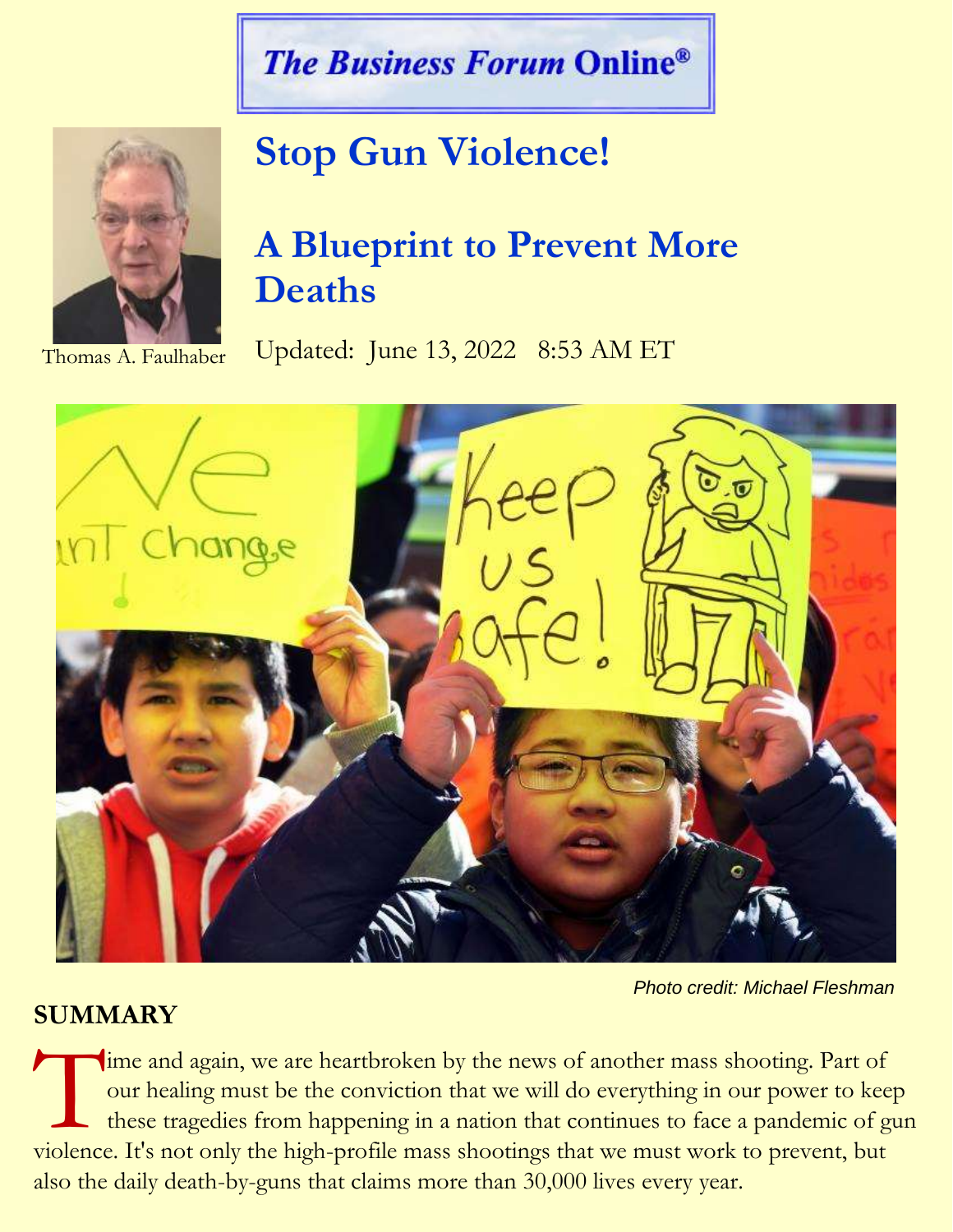We know that these deaths are a predictable outcome of our country's lack of political will to make a change and an underinvestment in prevention approaches that work. Through a public health approach that focuses on drawing from evidence and addressing the factors that increase or decrease the risk of gun violence, particularly in communities that are disproportionately impacted, we can save lives.

Each time a major tragedy occurs, the discourse tends to focus on addressing a specific venue. In the wake of the deadly shooting at Marjory Stoneman Douglas School in Parkland, Florida on February 14, 2018, there is an understandable focus on school safety. We strongly support broad engagement of community members, including young people and other survivors of gun violence, policymakers, and others, in insisting that schools be safe. We must also insist on that same level of safety for our places of worship, shopping malls, movie theaters, concert venues, nightclubs, workplaces, neighborhoods, and homes.

We are listening to young people from all races, classes, and sexualities, in Florida, Baltimore, Philadelphia, and throughout the country, who are unifying to speak truth to power. We have renewed hope that, together, we can prevent gun violence— not just in the case of mass shootings but also in the case of domestic violence, suicide, community violence, and violence involving law enforcement. We first developed this list after the Sandy Hook tragedy in 2012. The public health approach has evolved since then, and we have now updated it, including more attention to addressing multiple forms of gun violence.

The recommendations below begin with attention to reducing immediate risks related to guns, broaden to address the underlying contributors to gun violence, and then address the prevention infrastructure necessary to ensure effectiveness. We also include recommendations related to new frontiers for research and practice, to ensure that we continue to learn, innovate, and increase our impact over time. The set of recommendations illustrate that one program or policy alone is not going to significantly reduce gun violence, but rather, through comprehensive strategies, we can achieve safety in our homes, schools, and communities.

### **SUMMARY OF RECOMMENDATIONS**

#### **Gun safety: Reduce the imminent risk of lethality through sensible gun laws and a culture of safety.**

1. Sensible gun laws: Reduce easy access to dangerous weapons.

2. Establish a culture of gun safety.

Reduce firearm access to youth and individuals who are at risk of harming themselves or others.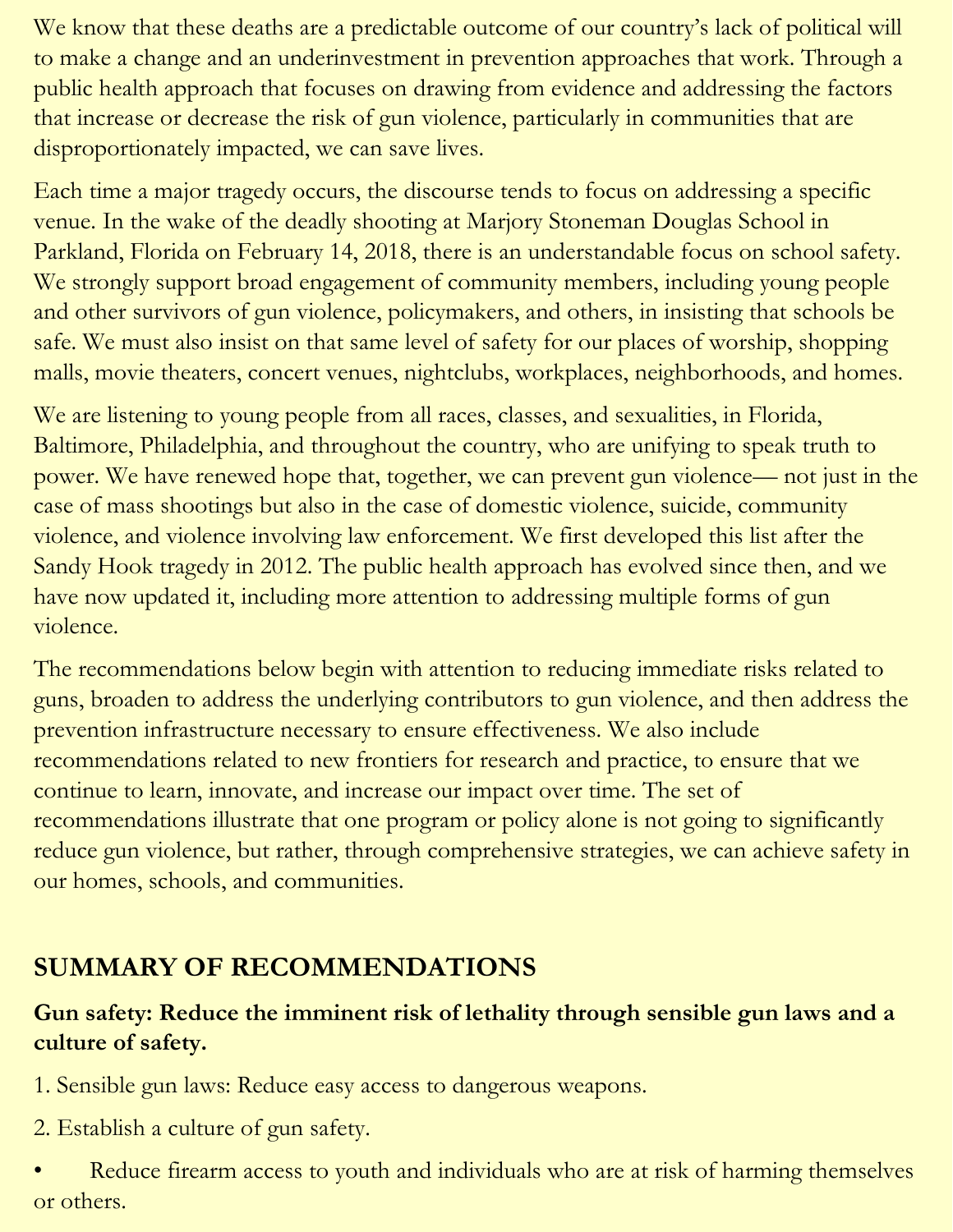• Hold the gun industry accountable and ensure there is adequate oversight over the marketing and sales of guns and ammunition.

- Engage responsible gun dealers and owners in solutions.
- Insist on mandatory training and licensing for owners.
- Require safe and secure gun storage.

#### **Underlying contributors to gun violence: systematically reduce risks and increase resilience in individuals, families, and communities.**

3. Public health solutions: Recognize gun violence as a critical and preventable public health problem.

4. Comprehensive solutions: Support community planning and implementation of comprehensive community safety plans that include prevention and intervention.

5. Trauma, connection, and services: Expand access to high quality, culturally competent, coordinated, social, emotional, and mental health supports and address the impact of trauma.

#### **Prevention Infrastructure: ensure effectiveness and sustainability of efforts**

6. Support gun violence research: Ensure that the Centers for Disease Control and Prevention (CDC) and others have the resources to study this issue and provide sciencebased guidance.

7. Health system: Establish a comprehensive health system in which violence prevention is a health system responsibility and imperative.

#### **New Frontiers: continue to learn, innovate, and increase impact through research and practice**

8. Community healing: Prevent community trauma.

9. Mental health and wellbeing: Invest in communities to promote resilience and mental health and wellbeing.

10. Support healthy norms about masculinity: Explore the pathways between gun violence and harmful norms that have been about maintaining power and privilege.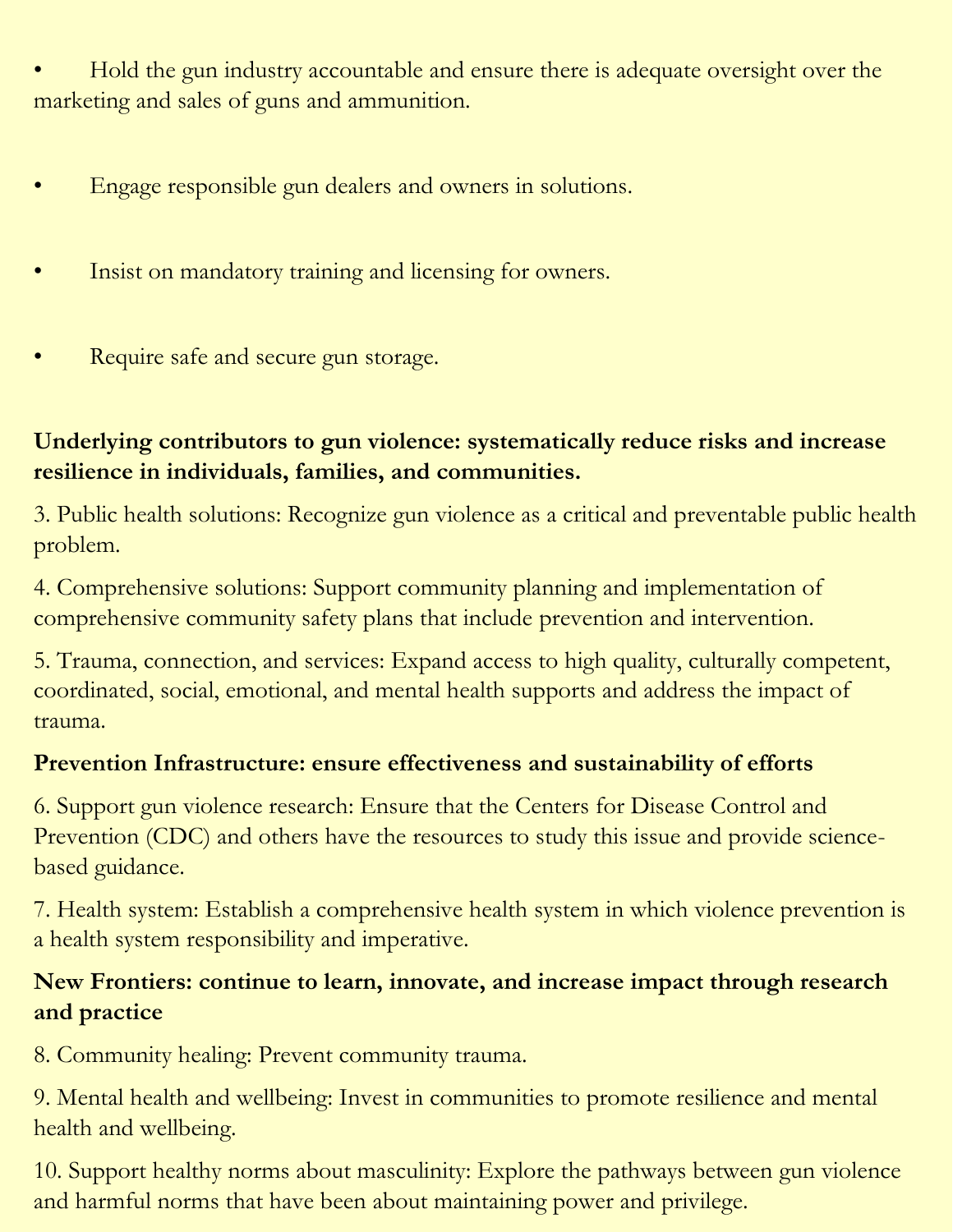11. Impulsive anger: Explore the linkages between anger and gun violence.

12. Economic development: Reduce concentrated disadvantage and invest in employment opportunities.

13. Law enforcement violence: Establish accountability for sworn officers and private security.

14. Technology: Advance gun safety and self-defense technology.

## **FULL RECOMMENDATIONS for Preventing Gun Violence**

**Gun safety:** Part of a public health approach to gun violence is about preventing the imminent risk of lethality through sensible gun laws and a culture of safety.

1. **Sensible gun laws: Reduce easy access to dangerous weapons** by banning high capacity magazines and bump stocks, requiring universal background checks without loopholes, instituting waiting periods, and reinstituting the assault weapons ban immediately.

2. **Establish a culture of gun safety:** As the nation on earth with the most guns, we must make sure people are safe.

• **Reduce firearm access to youth and individuals who are at risk of harming themselves or others.** This includes keeping guns out of the hands of those who have been violent toward their partners and families, and those with previous violent convictions, whether through expanding lethality assessment and background checks or supporting domestic violence bills, and gun violence restraining orders.

• **Hold the gun industry accountable and ensure there is adequate oversight over the marketing and sales of guns and ammunition.** Five percent of gun dealers sell 90% of guns used in crimes, and must be held accountable to a code of conduct. Further, states can pass laws requiring sellers to obtain state licenses, maintain records of sales, submit to inspections and fulfill other requirements. Unlike other industries, gun companies have special legal protections against liability leaving them immune from lawsuits. There is a need to repeal gun industry immunity laws in states that have them, and resist their enactment in states without current immunity laws. Increasingly, in the absence of legislative action, organizations are divesting from companies that manufacture firearms,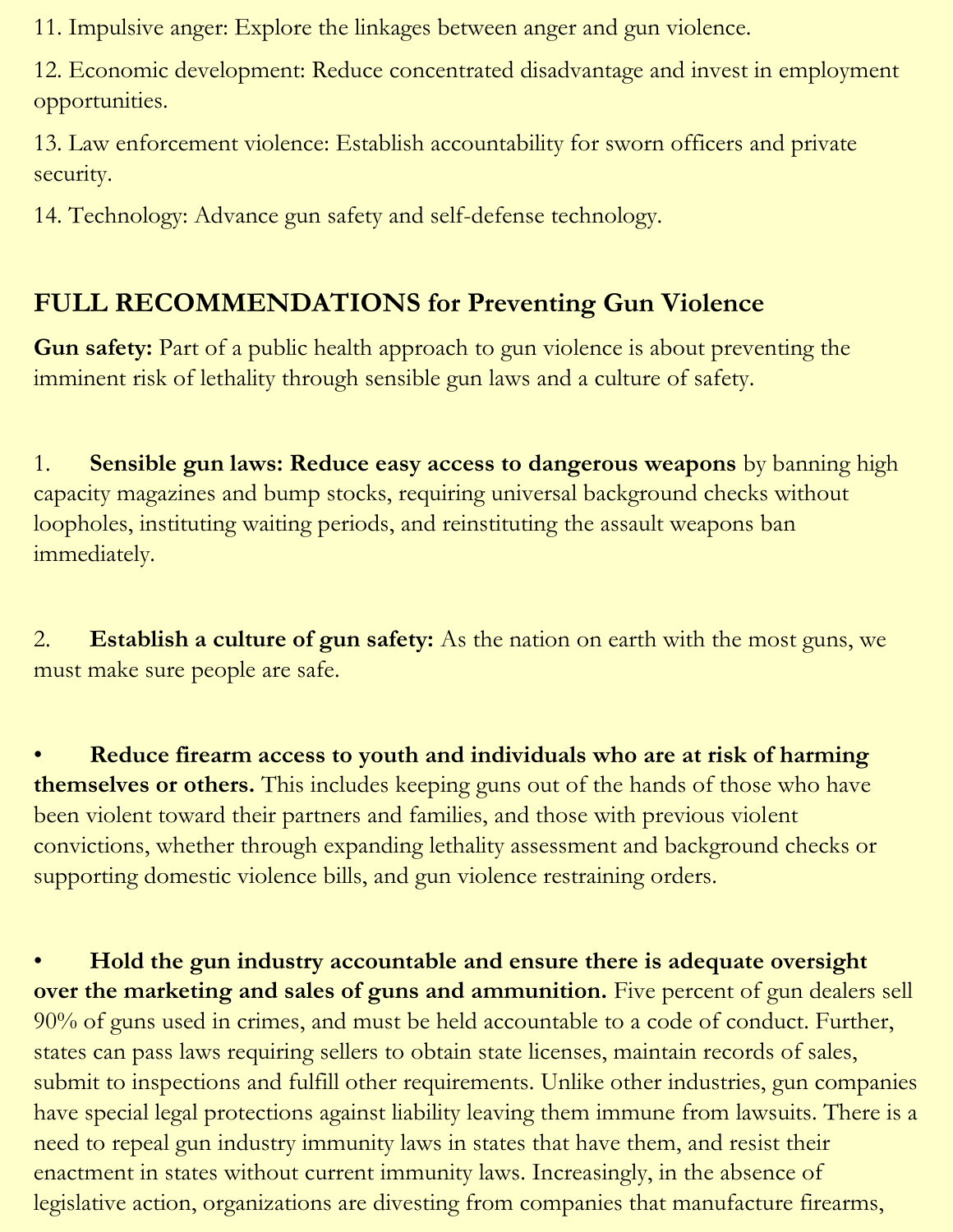and consumers are pressuring companies directly. More and more companies are setting new policies about what they are selling to the public and/or who they are selling products to.

• **Engage responsible gun dealers and owners** in solutions. For example, some gun dealers and range owners are already being trained in suicide prevention.

**Insist on mandatory training and licensing** for owners. This training should include recurring education to renew permits, with a graduated licensing process at least as stringent as for driver's licenses.

• **Require safe and secure gun storage** . For example, in King County, Washington, public health has teamed up with firearm storage device retailers. In addition to safe storage being tax exempt in Washington, through the LOK-IT-UP initiative, residents can learn about the importance of safe storage, purchase devices at discounted rates and learn how to practice safe storage in the home.

**Underlying contributors to gun violence: Risk and resilience**. A public health approach to preventing gun violence expands solutions beyond gun access to reduce additional risk factors associated with gun violence and bolster resilience in individuals, families, and communities.

3. **Public health solutions: Recognize gun violence as a critical and preventable public health problem**. Gun violence is a leading cause of premature death in the country. Yet, unlike other preventable causes of death, we haven't mustered the political will to address it. Gun violence is most noticed when multiple people die at once, but it affects too many communities and families on a daily basis whether through suicide, domestic violence, community violence, or other forms. Data shows that risk for firearm violence varies substantially by age, race, gender, and geography, in patterns that are quite different for suicide and homicide. Through a public health approach, we have learned that violence is preventable across all of its forms. The public health approach studies data on various forms of violence and who is affected and identifies the biggest risk factors and what's protective, and develops policy, practice, and program solutions in partnership with other sectors and community members. Many communities and groups have adopted a public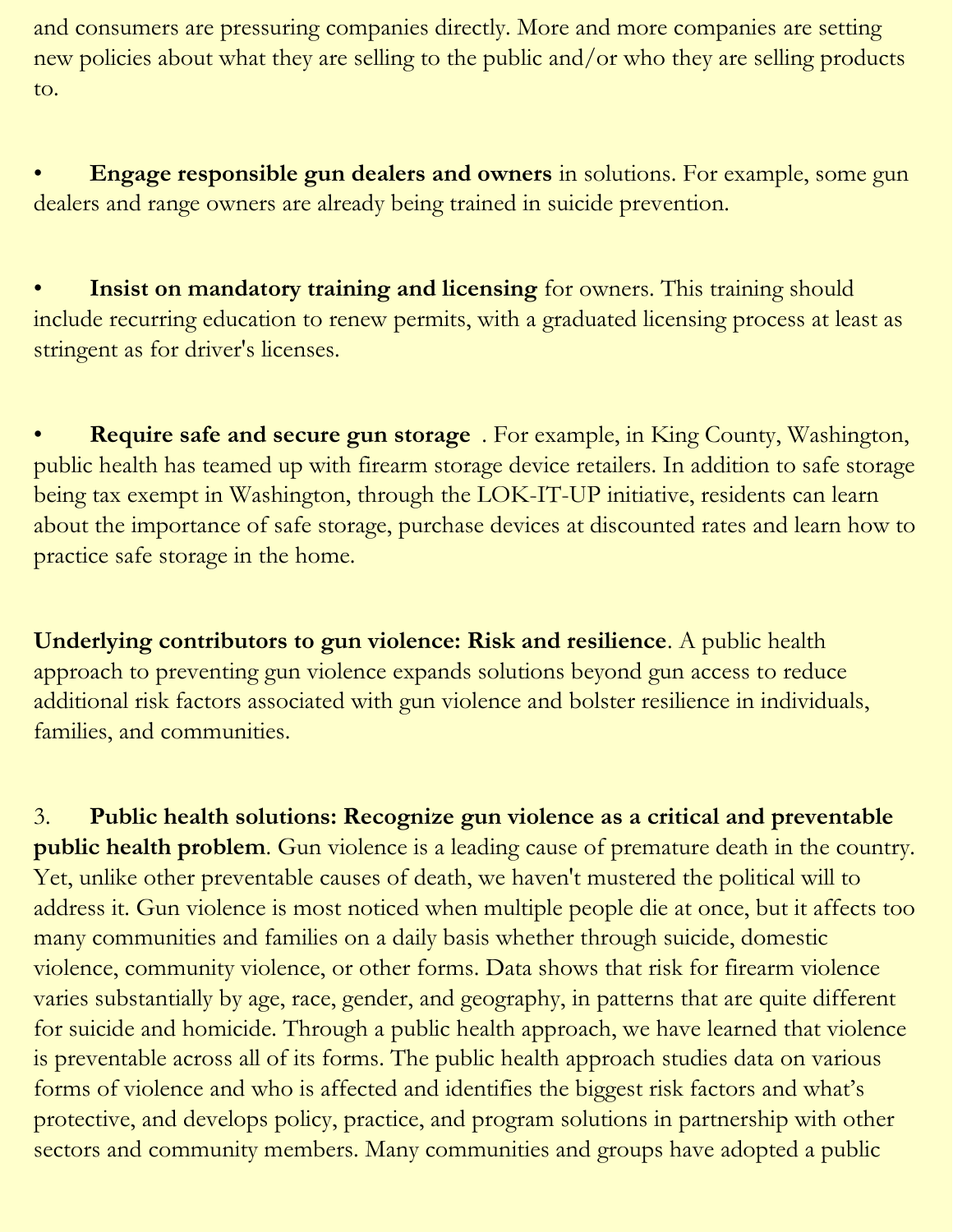health approach to preventing violence such as Prevention Institute's UNITY City Network and Cities United, a growing network of over 100 mayors.

#### 4. **Comprehensive solutions: Support community planning and implementation of comprehensive community safety plans that include prevention and intervention**.

A growing research base demonstrates that it is possible to prevent shootings and killings through approaches such as hospital-based intervention programs, the Cure Violence model(link is external), and Advance Peace. A growing number of safety plans across the country include upstream strategies such as youth employment, neighborhood economic development, safe parks, restoring vacant land, and reducing alcohol outlet density. Following the implementation of Minneapolis' Blueprint for Action to Prevent Youth Violence, which prioritized prevention and upstream strategies, the City experienced a 62% reduction in youth gunshot victims, a 34% reduction in youth victims of crime, and a 76% reduction in youth arrests with a gun from 2007-2015. Yet too many communities lack the resources to do what is Trauma, connection, and services: Expand access to high quality, culturally competent, coordinated, social, emotional, and mental health supports and address the impact of trauma needed. We must commit to helping communities identify and implement solutions.

5. **Trauma, connection, and services: Expand access to high quality, culturally competent, coordinated, social, emotional, and mental health supports and address the impact of trauma**. Too often gun violence is blamed on mental illness, when in fact in most cases people who carry out shootings do not have a diagnosable mental illness. However, throughout a community, members often recognize individuals who are disconnected and/or otherwise in need of additional supports and services. It is critical to reduce the stigma associated with mental health needs and support our children, friends, family members, and neighbors in seeking and obtaining appropriate supports. For this to work, communities need resources to assess and connect individuals at a high risk for harming themselves or others to well-coordinated social, emotional, and mental health supports and services, particularly in critical times of crisis and high need. Further, trauma can have damaging effects on learning, behavior, and health across the life course, especially during key developmental stages such as early childhood and adolescence, and can increase the risk for multiple forms of violence. We need to do more to recognize trauma, develop trauma-informed protocols, including for law enforcement, and support healing and treatment for individuals who have experienced or are experiencing trauma, including from exposure to violence in any form.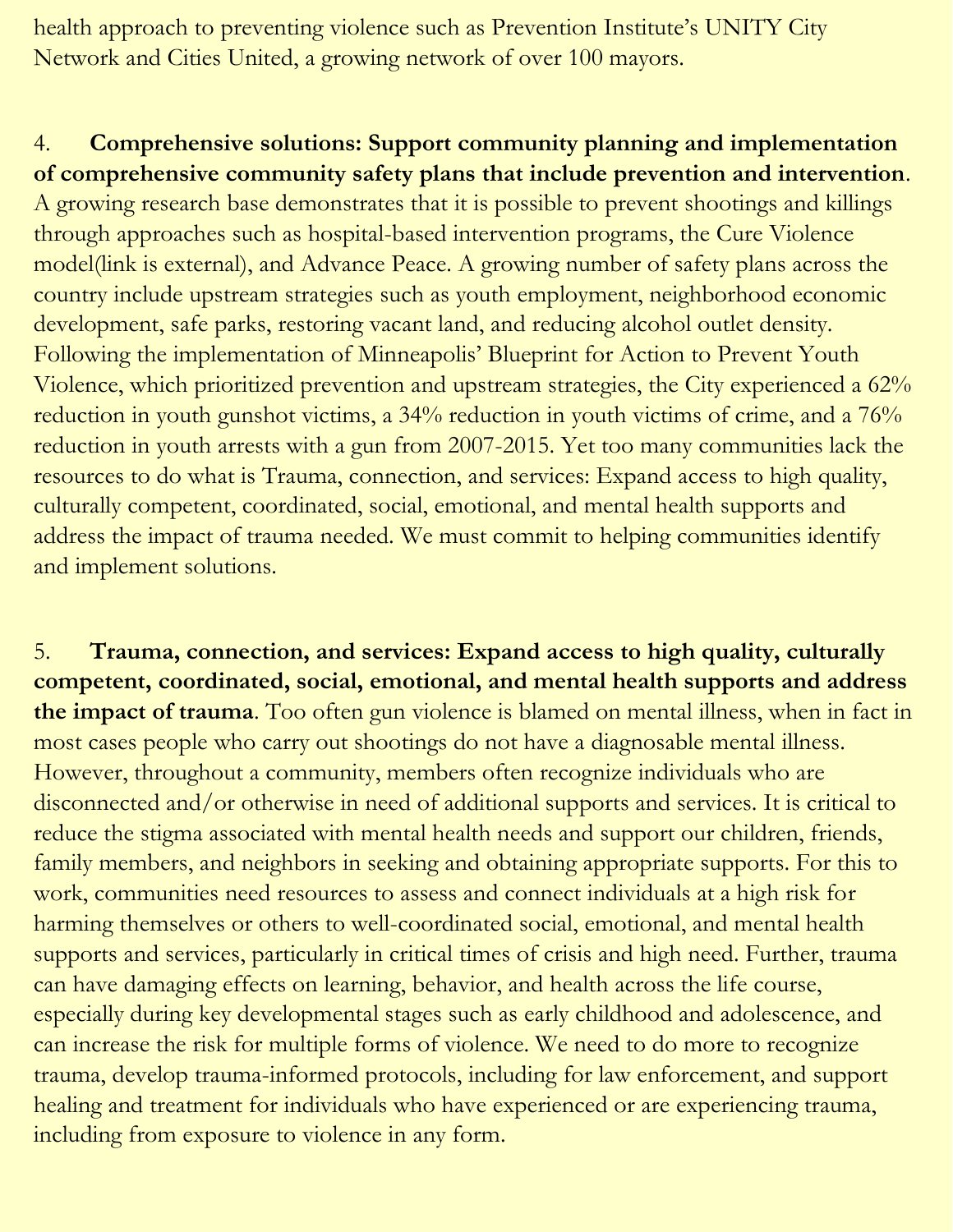**Prevention Infrastructure**: Beyond addressing the risk and underlying factors of gun violence, a public health approach also entails building a prevention infrastructure with mechanisms for scale, sustainability, and effectiveness. The UNITY RoadMap is a tool to support prevention infrastructure.

6. **Support gun violence research: Ensure that the Centers for Disease Control and Prevention (CDC) and others have the resources to study this issue and provide science-based guidance**. The CDC, the nation's public health agency, has long been restricted from conducting the kind of research that will support solutions to reduce gun violence. CDC can track, assess, and develop strategies to prevent gun violence, just as we do with influenza and tainted spinach. In the absence of sufficient tracking and evidence at the federal level, California launched the Firearm Violence Prevention Research Center at UC Davis, and other states are proposing to establish research centers as well.

7. **Health system: Establish a comprehensive health system in which violence prevention is a health system responsibility and imperative**. The Movement towards Violence as a Health Issue, which consists of over 400 individuals representing more than 100 organizations across the country dedicated to a health and community response to violence has proposed a framework for addressing and preventing violence in all of its forms. Moving away from the current, fragmented approach to violence that leans heavily on the justice system, this unifying framework encourages and supports extensive crosssector collaboration. The framework includes 18 system elements such as public health departments, primary care, behavioral health care, law enforcement and the justice system, schools, and faith-based institutions, which together can move the nation toward safety, health, and equity.

**New Frontiers**: A public health approach includes continuous learning and innovation to increase impact through research and practice. These emerging areas require further examination and are important additions to reducing the impact of gun violence in our society.

8. **Community healing: Prevent community trauma**. Community trauma can result from experiencing violence and it can also increase the likelihood of violence, contributing to a mutually reinforcing cycle. Let's support healing and resilience through strategies that rebuild social relationships and networks, reclaim and improve public spaces, promote community healing, and foster economic stability and prosperity. Prevention Institute's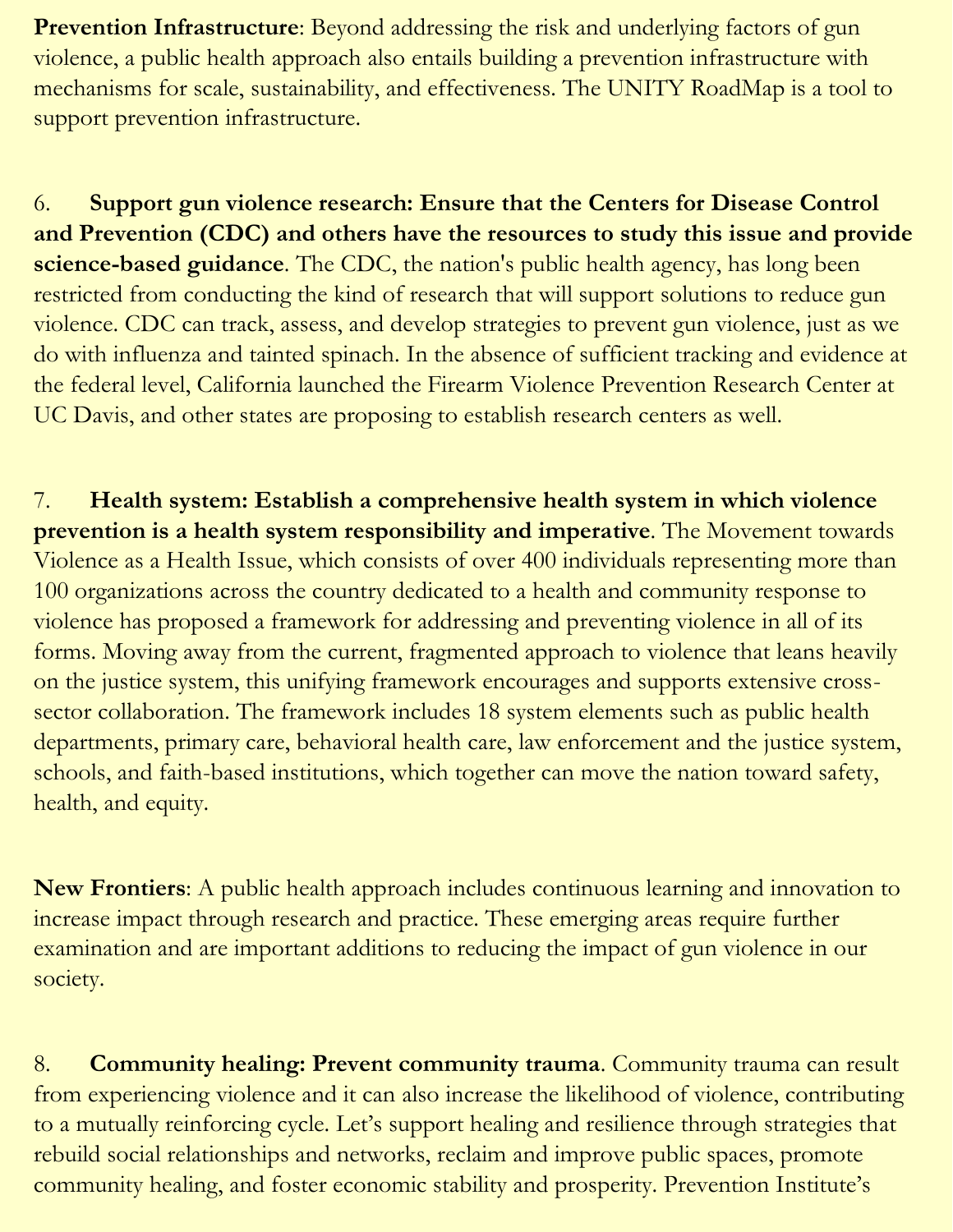Adverse Community Experiences and Resilience Framework, provides an approach for addressing and preventing community trauma.

9. **Mental health and wellbeing: Invest in communities to promote resilience and mental health and wellbeing**. Mental illness is not at the root of our country's high rate of gun violence, in fact, people with mental illness are more likely to be victims of violence than perpetrators. However, we know we can do more to foster mental health and wellbeing in the first place. Through our national initiative, Making Connections for Mental Health and Wellbeing Among Men and Boys, with communities across the US, we're learning that there are pillars of wellbeing that promote wellbeing which is supportive of efforts to prevent multiple forms of violence, including belonging/connectedness, control of destiny, dignity, hope/aspiration, safety and trust. We are also seeing community members come together to change their community environments to promote mental health and wellbeing, including as a suicide prevention approach.

10. **Support healthy norms about masculinity: Explore the pathways between gun violence and harmful norms that have been about maintaining power and privilege**. The majority of men do not perpetrate gun violence; however, the majority of people who use guns against others and themselves are boys and men. For instance, the majority of the mass shooters over decades have been men. How do expectations about masculinity in different cultural contexts that promote, domination, control, and risk-taking connect to distress, bias and discrimination, and gun violence perpetration? How do gaps in expectations of power and privilege versus reality play into this? Why does our dominant culture permit a destructive desire for power over others? Answering questions like these can glean important insights and help us move toward a culture of equitable safety.

11. **Impulsive anger: Explore the linkages between anger and gun violence**. More research is needed to examine patterns of impulse control, empathy, problem solving, and anger management across shootings, as well as interactions of these functions with the harmful norms described in the previous recommendation. Through a public health approach, we want to understand who is at a greater risk for violence as a means to creating long-term solutions to stop the issue in the first place. Further analysis may provide answers regarding particular linkages and what to do when functions are compromised.

12. **Economic development: Reduce concentrated disadvantage and invest in employment opportunities**. As Rev. Gregory Boyle has long said of his work in East Los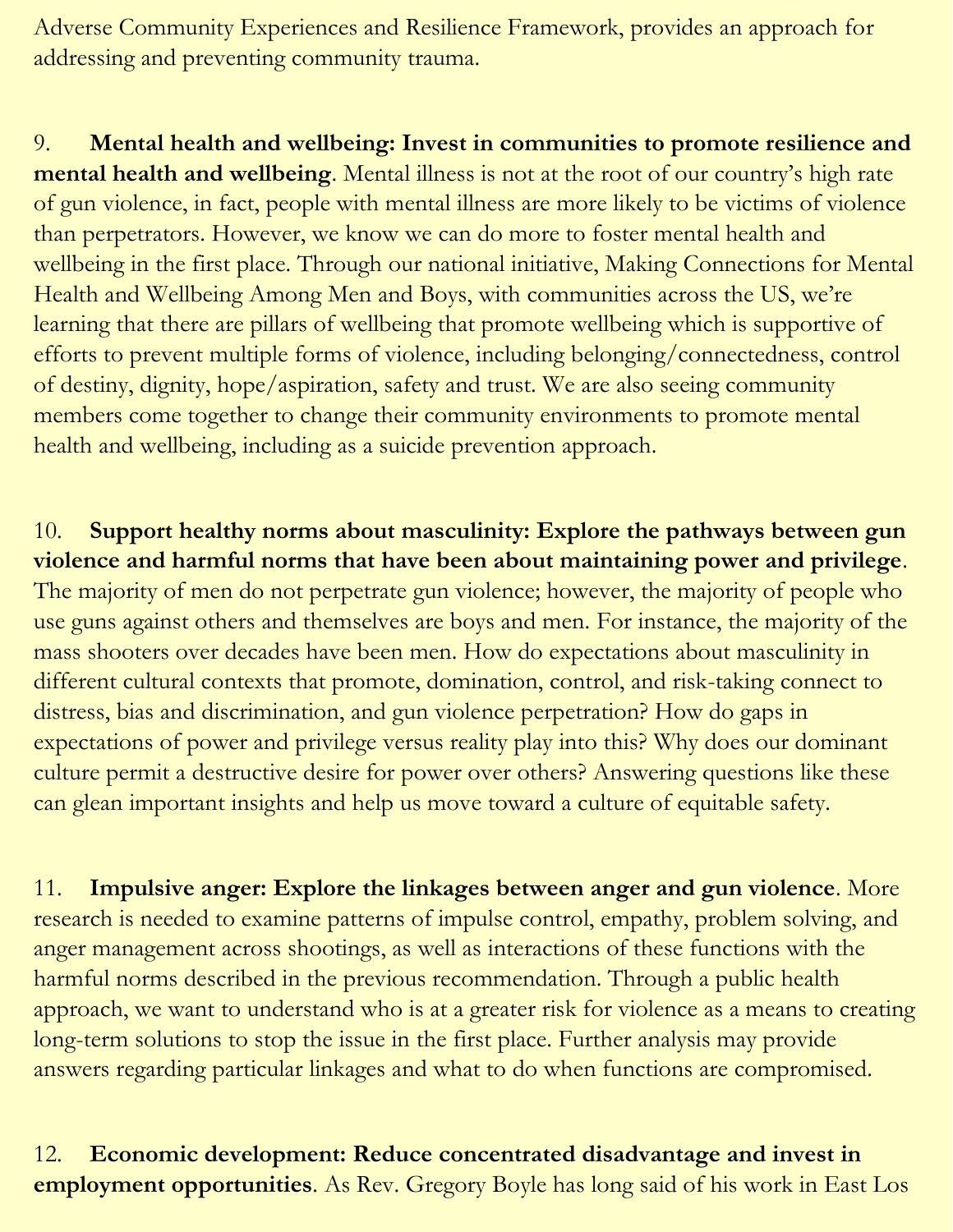Angeles, "Nothing stops a bullet like a job." Lack of employment opportunities increases the risk for gun violence, and on the other hand, economic opportunity protects against violence. Promoting equitable access to education programs, job training, and employment programs with mentorship for residents of neighborhoods with concentrated disadvantage, especially young people can be effective in reducing gun violence. For example, a study of One Summer Chicago Plus, a jobs program designed to reduce violence and prepare youth from some of the city's most violence neighborhoods for the labor market – saw a 43% drop in violent-crime arrests of participants. Further, neighborhood-based economic development strategies such as Business Improvement Districts that bring public and private partners together to invest in neighborhood services, activities, and improvements, have also been shown to reduce violence, including gun violence.

13. **Law enforcement violence: Establish accountability for sworn officers and private security**. Ensure that police and security industries examine disparities regarding who they protect versus who is most often harmed as a result of their actions. With this information, these sectors should develop effective approaches to reduce harm in those populations, including unarmed African American men and people with mental illnesses. Current approaches being explored include implicit-bias training, problem-oriented policing(link is external), and restorative justice. Moving forward, it's important to determine and understand the most effective strategies.

14. **Technology: Advance gun safety and self-defense technology**. As the call for gun safety continues to increase, we must consider the role of new technologies. Just as cars continue to have new safety measures embedded in the technology, from fingerprint scanners to PIN codes and RFID chips, there are ongoing developments to increase the safety of guns and gun storage that require further analysis to assess effectiveness. In addition, technologies that are alternatives to guns are being developed to support selfprotection to reduce the perceived need for a firearm for self-defense.

As our families, communities, and country reel from terrible daily tragedies, we must vow to change our **culture and our policies and to stop this cycle of violence. We should be able to live in our homes, send our children to first grade, pray in our houses of worship, shop in our local malls, and walk through our streets and neighborhoods** without being shot. Together we can take action in the memory of those who died and insist that this never happen again.